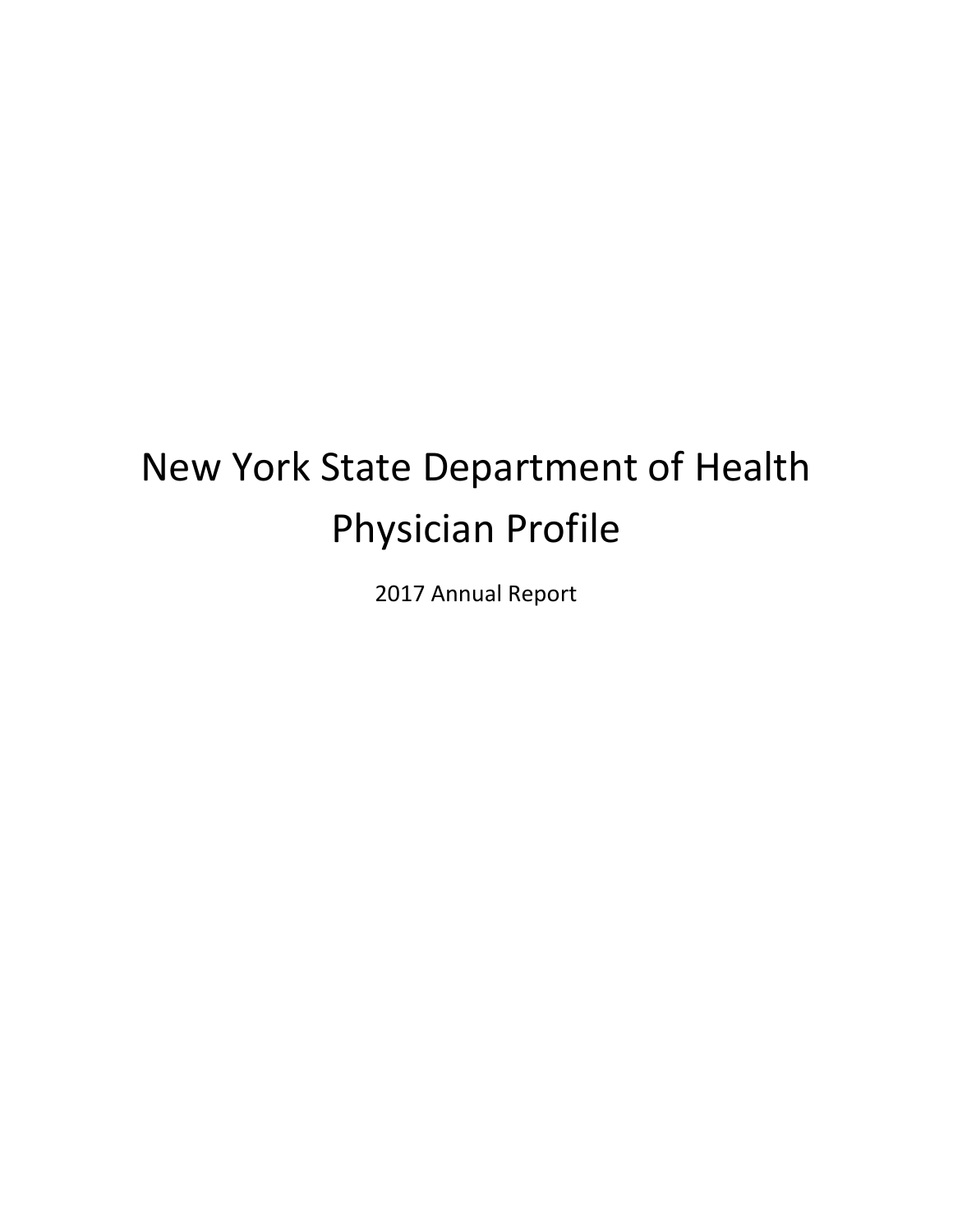# **Table of Contents**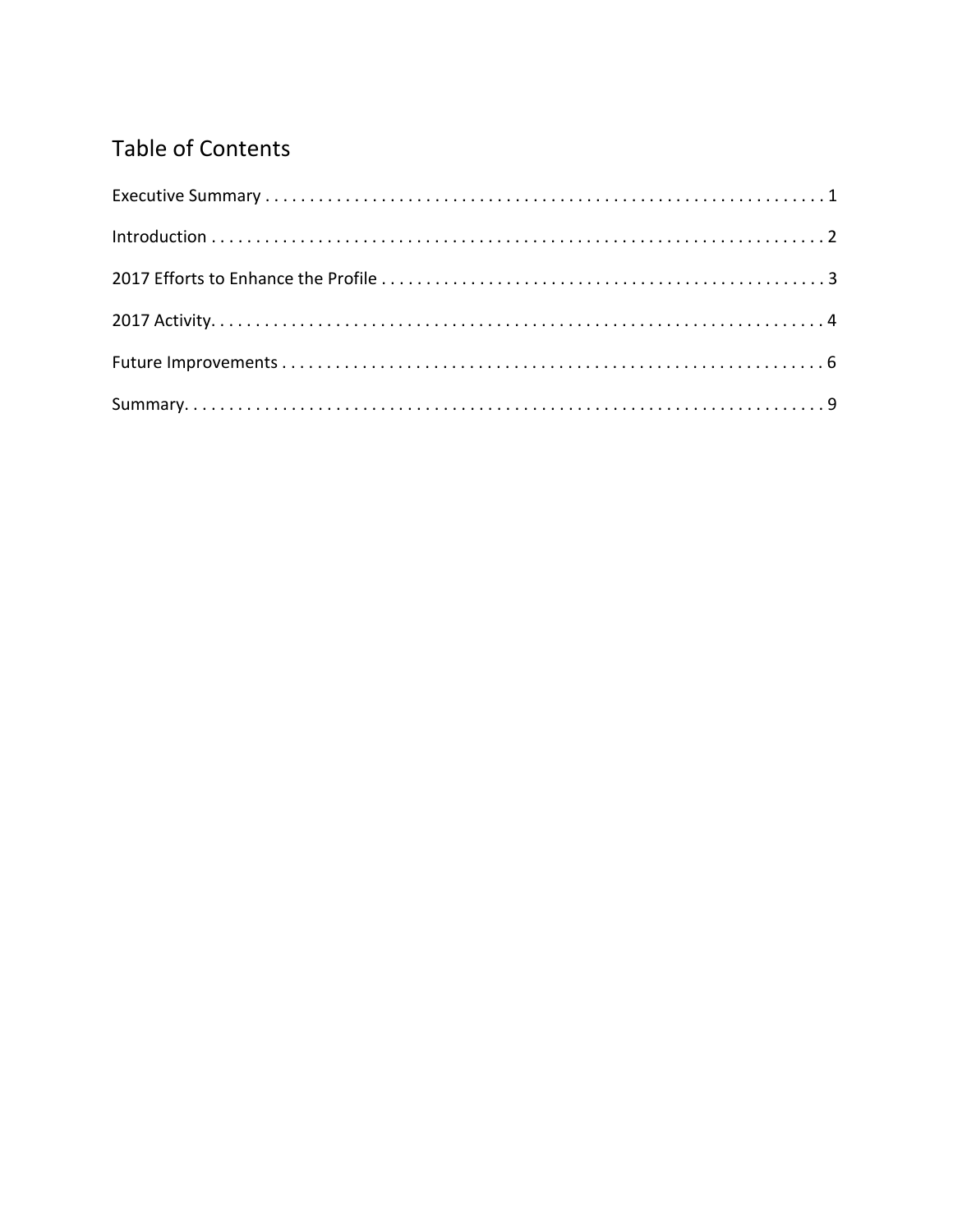#### **Executive Summary**

The Patient Health Information and Quality Improvement Act of 2000 established the Physician Profile to provide all New Yorkers with information about physicians who are licensed and registered to practice in New York State. The Physician Profile is a one-stop source of information published on the Department website for over 97,000 physicians, as of December 31, 2017. www.nydoctorprofile.com

The Act also requires the Department to issue an annual report to the Legislature on the status of the physician profiles and any recommendations for additions, consolidations or other changes deemed appropriate.

This report describes the status of the Profile and actions taken by the Department to improve the usefulness and utility of the Profile.

The Physician Profile is one of the Department's most popular sites. Its use has grown, averaging over 3,000,000 page views per month since January 2017. The Physician Profile contains 81 data elements in four primary categories: education, practice information, legal actions, and professional activities.

Physicians are required to initiate a profile within 30 days of being licensed by the New York State Education Department. They are also required to update their Profile information within the six months prior to the expiration date of their biennial registration period as a condition of registration renewal.

The Department has made several improvements to make the Physician Profile more user-friendly and to improve the content quality of the Profile's information.

Looking to the future, the Department will continue to enhance the usefulness and utility of the Physician Profile, and will continue to work with stakeholders to ensure the availability of accurate, meaningful information about physicians, other practitioners, and other providers to patients and the public.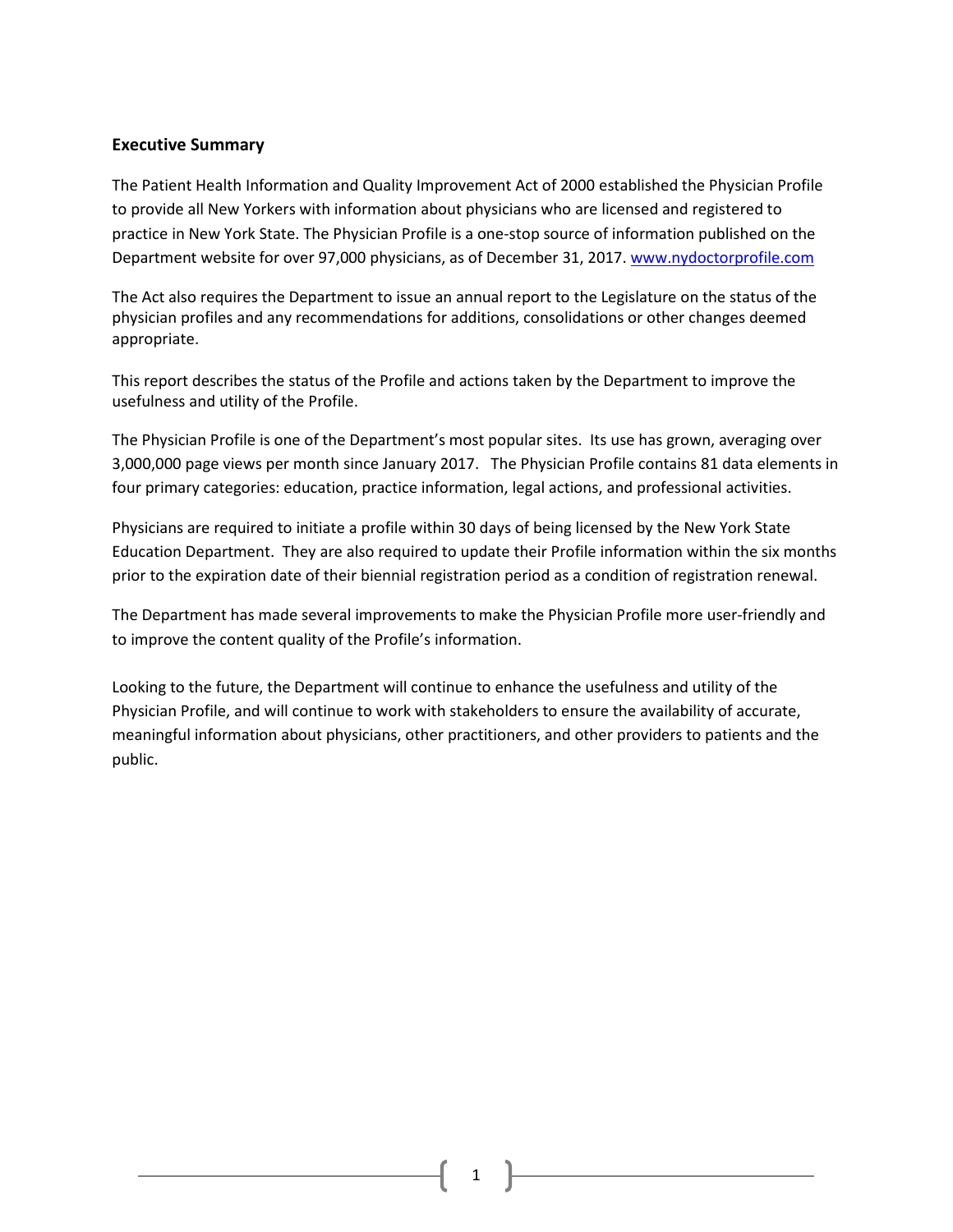# **Introduction**

The Patient Health Information and Quality Improvement Act of 2000 established the Physician Profile to provide all New Yorkers with information about physicians who are licensed and registered to practice in New York State. The Physician Profile is a one-stop source of information published on the Department website for over 97,000 physicians, as of December 31, 2017. www.nydoctorprofile.com

The Act also requires the Department to issue an annual report to the Legislature on the status of the physician profiles and any recommendations for additions, consolidations or other changes deemed appropriate.

This report describes the status of the Profile and actions taken by the Department to improve the usefulness and utility of the Profile.

#### *Overview of the Physician Profile*

Pursuant to PHL § 2995-a(4), physicians must report information in the Physician Profile and, as a condition of registration renewal, update their Profile within six months prior to the expiration of the physician's current registration period.

Certain information is required to be available on the Profile for all physicians including:

- The physician's medical education
- Translation services available at the physician's office
- Legal actions taken against the physician

Physicians also have the opportunity, but are not required, to provide other information about their practice on the Profile. Each doctor may add information regarding:

- The name, address, and phone number of all offices
- The names of other physicians in a practice group
- A listing of articles or research papers the physician has published
- A list of professional and community service activities or awards
- A list of health plans the physician works with
- A personal statement about any information in the physician's Profile

The Physician Profile is one of the Department's most popular sites. Its use has grown, averaging over 3,000,000 page views per month since January 2017.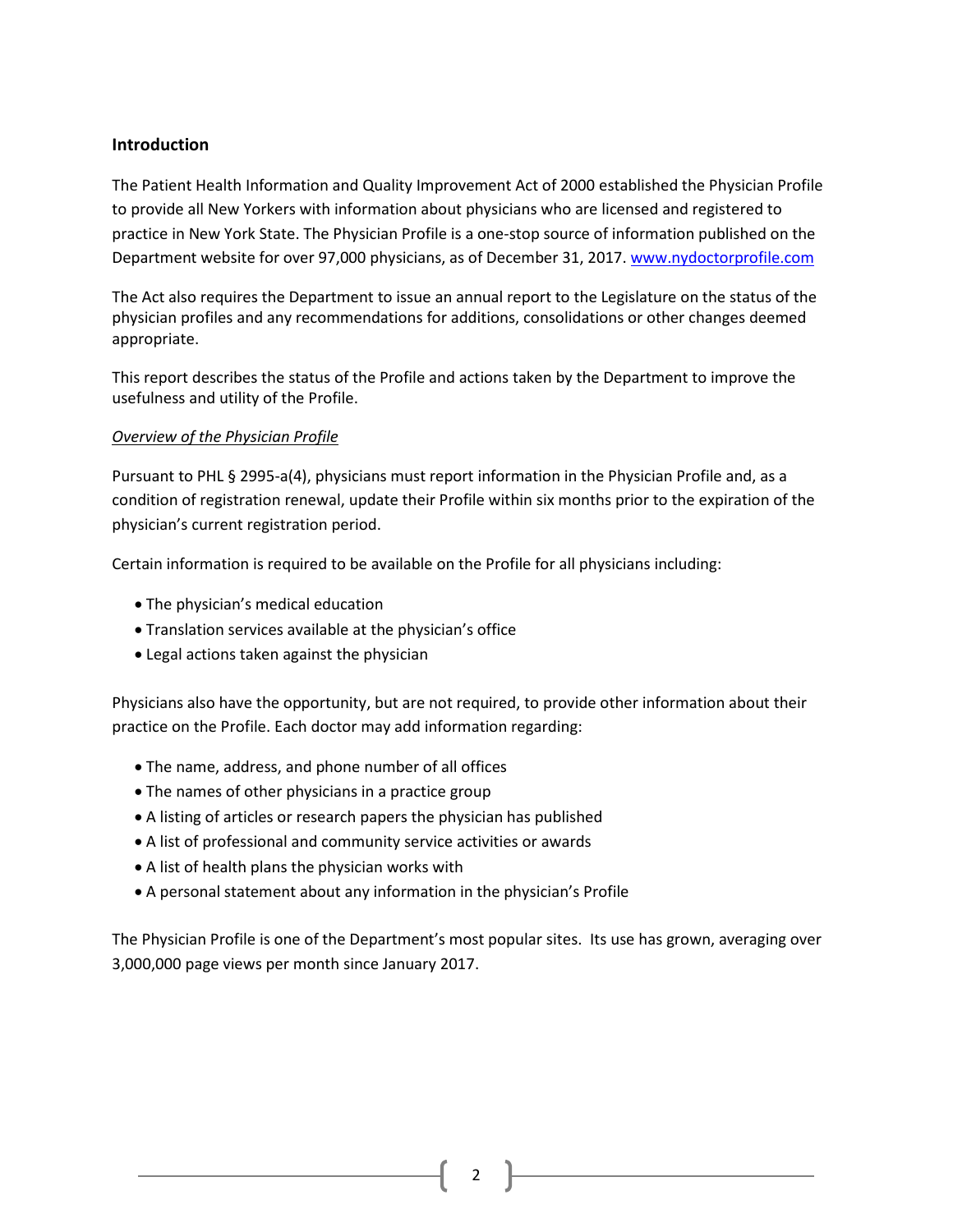| Year  | Average Page Views per month | Average Visitors per month |  |  |
|-------|------------------------------|----------------------------|--|--|
| 2016* | 2,094,745                    | 19.167                     |  |  |
| 2017  | 3,358,032                    | 19.179                     |  |  |

#### Table 1: Average page views and visitors per month for the Physician Profile

**Page views:** hits on specific pages; **Visitors:** unique visits, where each IP address is included once in the total number \*2016 data represents May-December 2016 due to an update in the vendor's technology calculating website usage.

#### *Completion of Initial Profile*

Within 30 days of being licensed by the New York State Education Department (SED), physicians receive a letter detailing the requirements of the Profile and instructions on how to complete their Profile. A reminder letter is sent 45 days later to those who have not successfully submitted their Profile.

#### *Biennial Update*

PHL § 2995-a requires each physician to update his or her Profile information within the six months prior to the expiration date of the physician's biennial registration period as a condition of registration renewal. Under Education Law § 6524, physicians are required to update their Profile within the six months prior to submission of registration.

#### *Profile Information*

The Physician Profile contains 81 data elements in four primary categories: education, practice information, legal actions, and professional activities. A physician can also add a statement, at his or her discretion. Approximately 80% of data items are related to mandatory information – meaning that the information must be included on the Profile. The physician has the option of having his or her Profile omit other information. Physicians directly report about two-thirds of all data elements and about half of the mandatory items. Information for the remaining data elements are collected from other sources and verified by the physician. Physicians attest to the accuracy of the information on the Profile.

Optional information is not generally provided by physicians. Information about publications (14%) and personal statements (16%) is supplied less frequently by the physician than information about professional memberships (43%) and practice location (48%). Approximately one-third of physicians include health plan affiliation information on their Profile.

# **Efforts to Enhance the Profile**

Chapter 57 of the Laws of 2015 amended PHL § 2995-a(13) to require DOH to study the feasibility of incorporating health plan network participation information in the Profile, without imposing extra burdens on physicians, and to ensure that information on the Profile is available, accurate, up-to-date, and accessible to consumers. DOH worked with a broad spectrum of stakeholders including consumers and physicians to conduct a comprehensive study of the Profile. This effort produced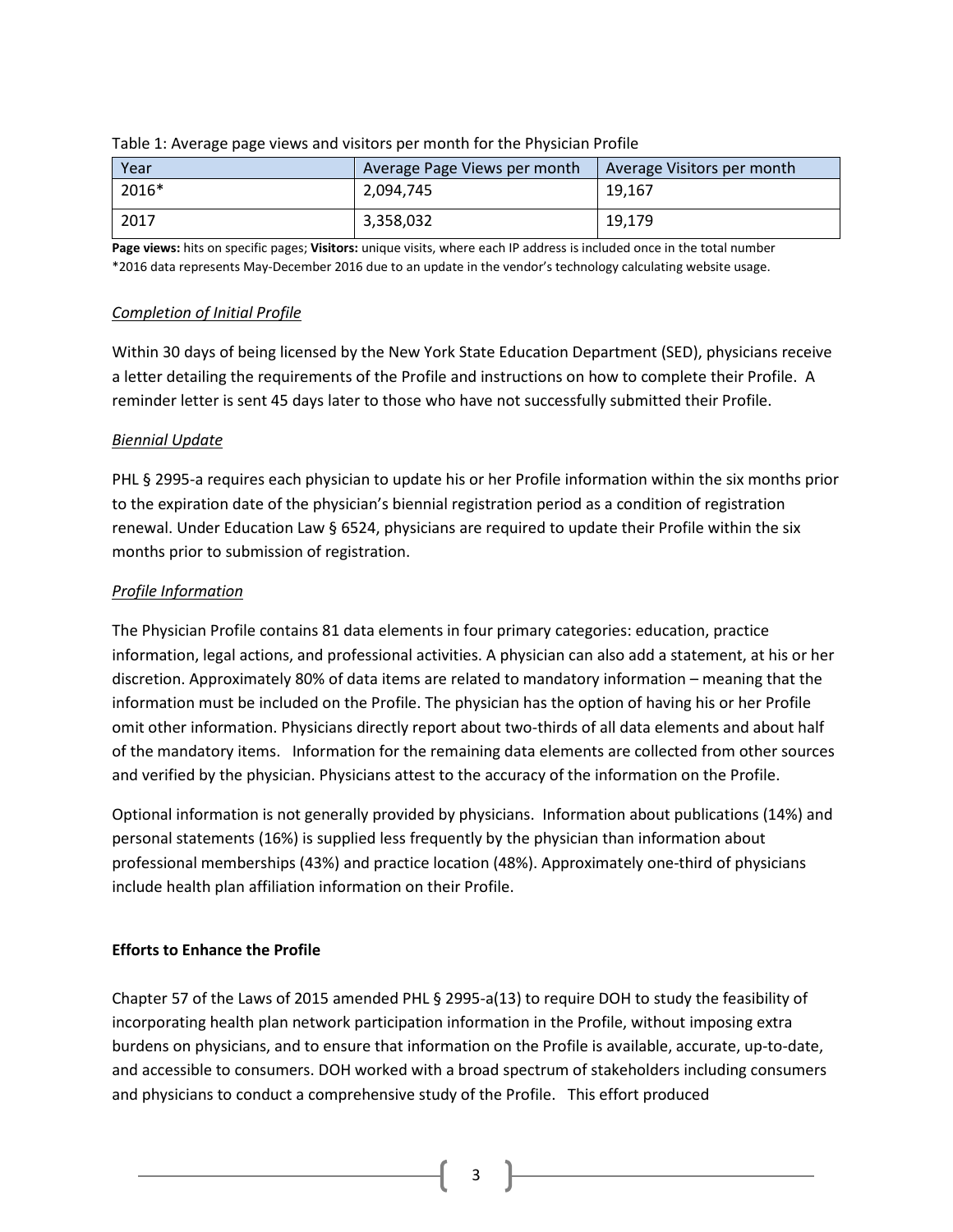recommendations to enhance the usefulness and utility of the Profile, contained in a report that was issued in 2016 to Governor Andrew M. Cuomo and the New York State Legislature.

(http://www.health.ny.gov/health\_care/consumer\_information/physician\_profile/docs/physician\_profil e\_study\_report.pdf)

The Department enhanced the Profile through the following:

- Implementing a more effective notification process to physicians of Profile reporting requirements, and continuing to educate physicians about reporting requirements
- Improving the ease of use of the Profile website for all users by including the ability to search by an increased number of medical specialties
- Improving reporting to the Profile by including a link for physicians to access their Profile through SED's website for physician licensure and registration.

The Department is in the process of implementing the following changes:

- Increasing consumer awareness of the Profile, and improving ease of use of the Profile website for all users by conducting ongoing consumer education;
- Improving the website to make it easier to access from mobile technologies, improving navigation of the website, and improving search capabilities; and
- Incorporation of health plan information from the Provider Network Data System (PNDS)

# **2017 Activity**

# *Call Center*

The Physician Profile's call center is available Monday through Friday, 8:30 a.m. to 4:45 p.m. In 2017, the center received a total of 10,556 calls from physicians, approximately 1,200 more than in 2016. Questions could generally be categorized into three main categories: logging into or accessing the Profile update application on the Health Commerce System (HCS), assistance with initiating and updating their Profile and medical malpractice reporting.

The call center also answered 1,933 calls from consumers who generally requested hard copy information from the Profile or had questions pertaining to medical malpractice or other legal actions. Additionally, call center staff made 1,721 outbound calls, about the same number as in 2016. Outbound calls primarily pertained to outreach to physicians regarding data verification and data completeness.

# *Letters*

In 2017 the following hardcopy letters were sent: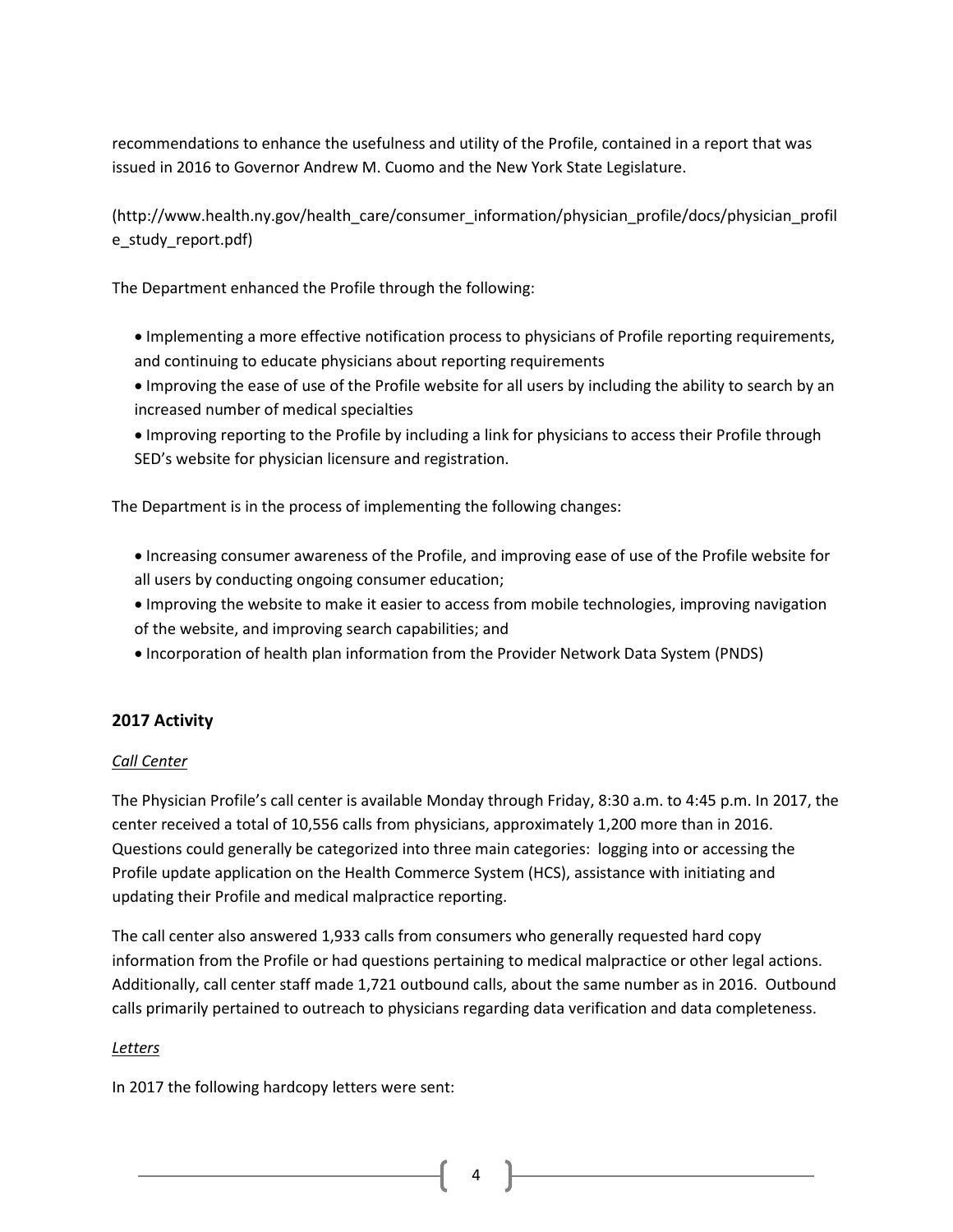| <b>Initial</b><br>Letter | Reminder<br>Letter | <b>Survey</b> | <b>Review</b><br>Copy | <b>Medical</b><br><b>Malpractice</b><br><b>Letter</b> | <b>Severity</b><br>Letter | Data<br><b>Verification &amp;</b><br><b>Notification</b> |
|--------------------------|--------------------|---------------|-----------------------|-------------------------------------------------------|---------------------------|----------------------------------------------------------|
|                          |                    |               |                       |                                                       |                           | <b>Letter</b>                                            |
| 4,896                    | 4,083              | 883           | 849                   | 777                                                   | 276                       | 127                                                      |

Newly licensed or re-registered physicians receive an 'Initial Letter' telling them about the Profile and their obligation to create one, giving them 30 days to initiate their Profile. A reminder letter is sent after 45 days if the physician has still not initiated a Profile. Physicians who wish to complete a paper version of the Profile may request a hardcopy; this year DOH received 883 such requests. Physicians who complete the paper survey are then mailed a 'Review Copy' to ensure that the responses entered on the paper survey were correctly entered into the Profile database.

Prior to a medical malpractice payment being posted on a physician's Profile, the DOH notifies the physician via the 'Medical Malpractice Letter'. This letter gives the physician the opportunity to dispute the information or appeal the posting of the payment, depending on the physician's medical malpractice history. Occasionally the medical malpractice information will not contain enough information to determine if the payment is relevant to patient decision-making. This is important because the law requires that medical malpractice payments be posted to the Profile if the information about the event would be relevant to patient decision-making. In those instances, a 'Severity Letter' is sent to the physician prior to the 'Medical Malpractice Letter'.

Finally, if DOH learns of missing Profile information from a physician, whether from the National Practitioner Data Bank (NPDB), another state medical board or any other source, the physician will receive a 'Data Verification & Notification Letter' prior to that information being posted on the public Profile. This year 127 such letters were sent to physicians.

# *Reminder e-mails*

As part of the study of the Physician Profile that DOH conducted in 2015, the Department received feedback from physicians indicating that reporting compliance could be significantly improved if they could receive reminders of their obligation to update their Profile. Beginning in May 2016, DOH began sending physicians reminder emails six months prior to the expiration of their registration and, if they have not updated, again at three months prior to registration expiration. Additionally, physicians who have re-registered but have never initiated a Profile or did not update their Profile receive an email reminding them of their obligation, giving them 45 days to create or update their Profile.

In 2017, DOH sent over 86,000 emails to physicians. The reminders have been very successful in improving physician compliance with creating and updating their Profiles, as seen in the chart below resulting in a 400% increase in compliance since the date of implementation, marked by the dashed red line.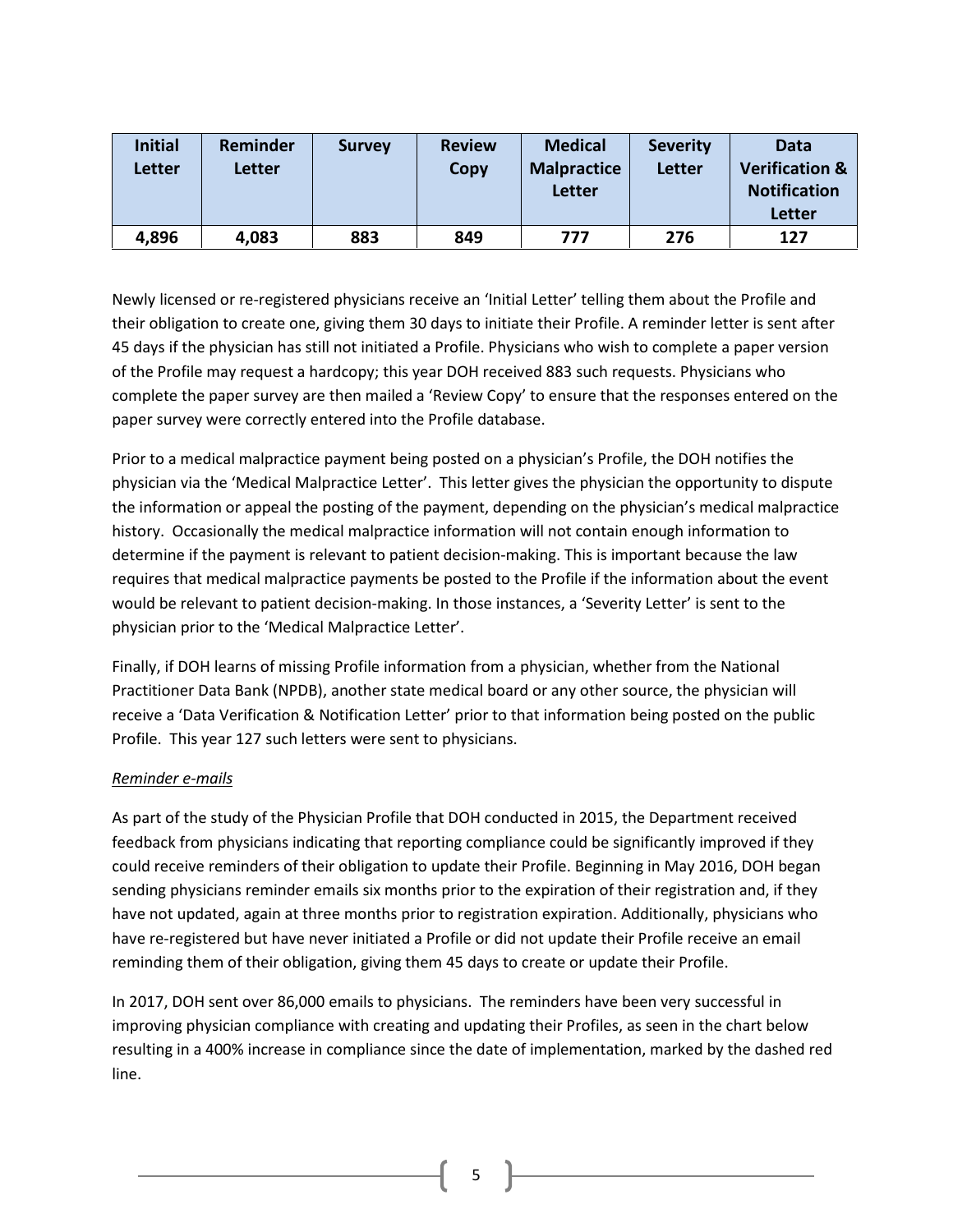

#### *OPMC*

The Office of Professional Medical Conduct (OPMC) monitors compliance with Profile reporting requirements. The OPMC initiated nearly 2,100 investigations of physicians who had not initiated or updated their profile in 2017, approximately 200 more than in 2016. Additionally, OPMC closed over 2,300 investigations in 2017, achieving 98.5% profile initiation or update compliance for that group. The New York State Board for Professional Medical Conduct (Board) issued penalties against three physicians for failure to comply with physician profile regulations. These actions included a suspension, a fine and a preclusion from the practice of medicine. Since 2008, when OPMC took over management of the Profile, the Board has issued 10 actions against physicians for failing to comply with Profile requirements, primarily because of the success in achieving physician compliance.

#### **Future Improvements**

#### *Incorporation of PNDS Data*

Based on DOH's 2015 study, consumers expressed a strong desire for a listing of health plan networks in which physicians participate to be included in the Profile. Determining which physicians accept their health insurance product is a critical factor in considering a physician to be their care provider.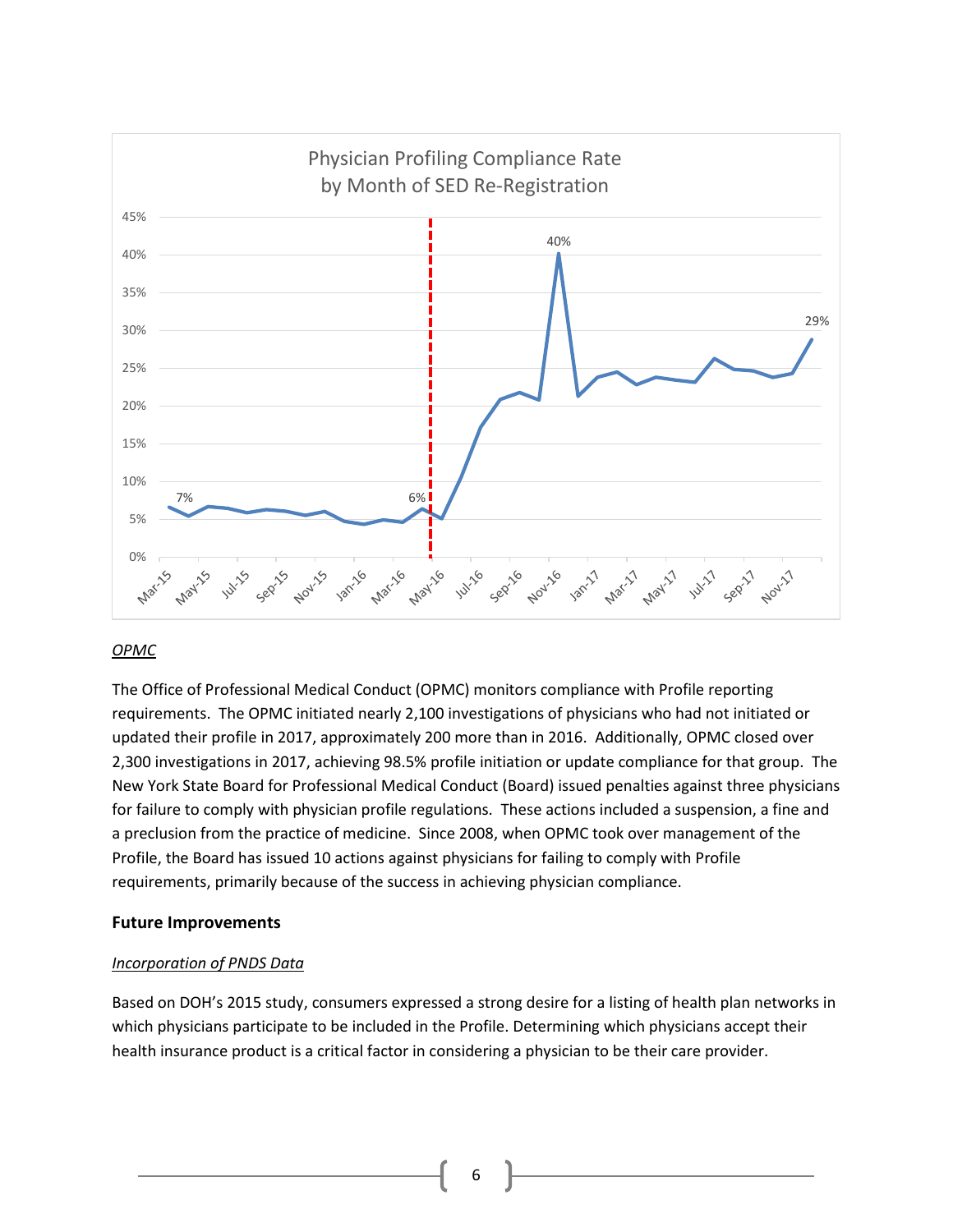Although health plan network participation information is included in the Physician Profile, relying on the Profile as the source of this information has, in the past, been challenging for the following reasons:

- A physician may choose to exclude that information from his or her profile.
- Many physicians participate in multiple health plan networks, so it has sometimes been challenging for a physician to accurately report to the Profile every network in which he or she is a member. • Network participation information is optional, and when a physician enters or separates from a health plan network, reporting that new information to the Profile is not required until six months prior to the end of the re-registration period.

As a result, only 33% of physicians include health plan network participation information on their current profiles, and the information that is included may be incomplete or outdated. This situation exacerbates the challenge that consumers and patients experience in securing this important information. However, ensuring that information related to health plan network participation is accurate and current is easier today than it has been, for two reasons:

• The Surprise Bill Law (Financial Services Law Article 6 and Insurance Law § 3241(c)), which went into effect March 31, 2015, requires health care professionals, including physicians, to disclose to patients and prospective patients, in writing or through their website, their health plan and hospital affiliations prior to the provision of non-emergency services, in addition to verbally at the time the appointment is scheduled.

• The Department currently collects various information directly from health plans, including which physicians participate in their networks, for purposes not related to the Physician Profile. The information is collected through DOH's Provider Network Data System (PNDS).

The primary purpose of PNDS is to evaluate provider networks for these plans to assure comprehensive health services are available as required under PHL § 4403. Data collection for PNDS is authorized under PHL § 4403(5)(a) and regulated by 10 NYCRR § 98- 5 1.16(j) and Medicaid Managed Care Contract § 18.5 (a)(viii).

Health plans report other physician-related information through the PNDS as well, including some data that are included in the Profile. The data reported through the PNDS includes:

- Provider Site Address (PNDS includes the address of all practice sites)
- Wheelchair Accessibility
- Primary and Secondary Specialty
- Board Status
- Gender

Health plans attest to the accuracy of the PNDS data and are subject to citation and enforcement if inaccurate information is submitted. Past audits of PNDS have demonstrated a data accuracy rate of over 90%.

7 |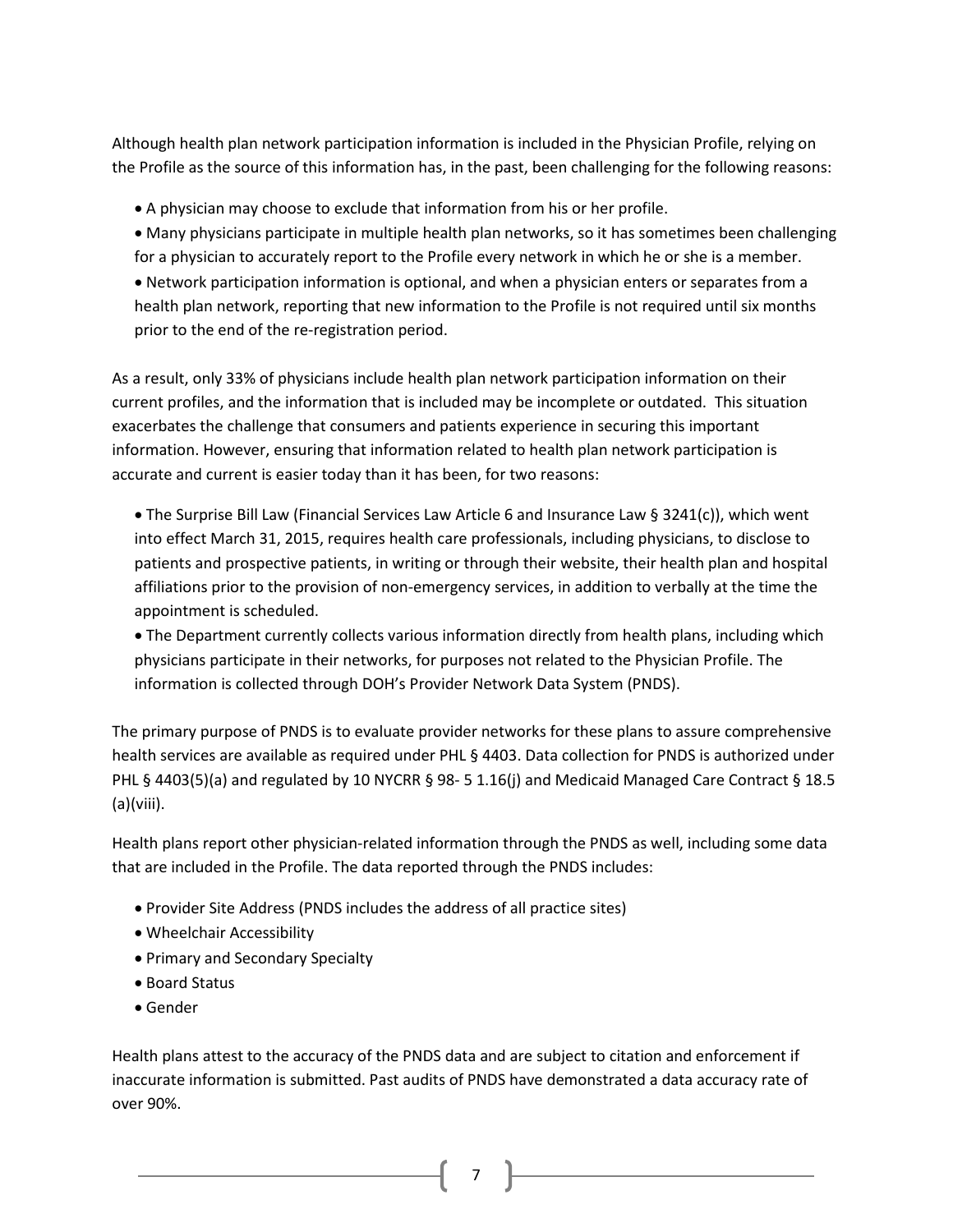Using PNDS as the data source for health plan network participation information would make this important information available without placing an additional reporting burden on physicians. Incorporating this information into the Profile is very feasible. However, in order to ensure that it is available on the Profile for all physicians, PHL § 2995-a has to be modified to make health plan network affiliation a mandatory part of the Profile. The Department may begin using the PNDS as the source of health plan information as an optional field on the Profile in 2018.

#### *Website Updates*

Based on DOH's review and stakeholder feedback in 2015, DOH has begun discussions with the Physician Profile's vendor regarding a redesign of the Profile website, including the following improvements:

- Make the Profile website mobile friendly, as more consumers use smart phones and tablets, while maintaining telephone access to the Profile to ensure access in geographic areas where internet access is challenging.
- Make the website more easily identified through search engines.
- Enhance consumer tips, facts, and links to other relevant information such as the CMS Hospital Compare and Nursing Home Compare websites.
- Create a FAQ document to address common issues, tailored for both consumers and physicians. In particular, better explanation of medical malpractice information is needed.
- Redesign the layout to be more visually appealing and easier to navigate, including improving accessibility for individuals with disabilities.
- At the physician's discretion, provide a link to the physician's website and social media accounts, or the Profile pages of physicians who work at the same practice location.
- Allow users to view physician profiles side by side.
- Ensure that website language is understandable, especially in the areas of licensure actions and medical malpractice information.
- Improve the search capability. Currently, a user can search by county or city, field of medicine, or hospital, if not searching for an individual physician. Stakeholders want the ability to also search by distance and health plan network, and want to search by a greater field of subspecialty.

Through redesign with the latest technology, the Profile will be easier to access and to navigate to review information about physicians. The Department has already begun making changes, almost doubling the medical subspecialties available for consumers to search for on the Profile.

# *Other Recommendations*

The 2015 Physician Profile study included recommendations that would require statutory changes to be implemented. These recommendations would add information to the Profile that is important to consumers, make certain information mandatory on the Profile so that it is available for all physicians,